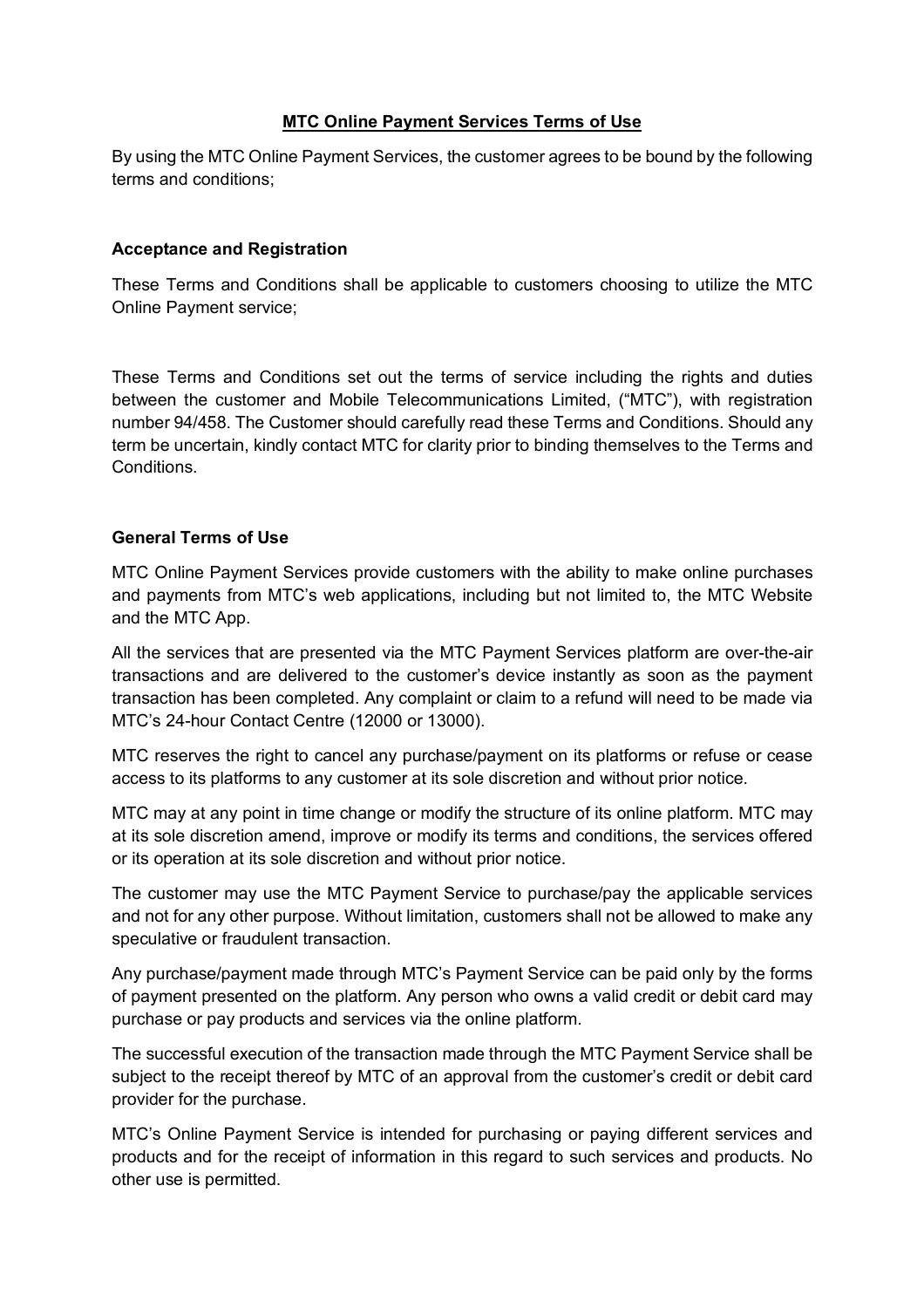If the customer represents that s/he is of a sufficient legal age for this service, they will be legally bound to any liability that s/he may incur as a result of the use of the services. Thus, such customer shall be financially responsible for all service use made via the MTC Online Payment Service by the customer.

## **Access Information**

MTC does not store or record the customer's bank card information or details. Please refer to Payment Gateway terms and conditions on the payment page when a payment is concluded.

For security, identification and verification purposes, when utilizing MTC's payment service channels, customers shall utilise a variety of access codes to identify themselves, such as access number, Personal Identification Number ("PIN"), card number, account number, User ID and Password, etc. These shall be referred to as "access codes".

Customers should ensure their access codes are kept confidential and safe. The access codes may only be utilized by the customer, customers are not permitted to provide their access code to any other person.

Access codes should not be kept together with other documents or any devices utilised to gain access to MTC's service channels. (e.g. cellphone).

Customers may not register for the service or access the service channel using another customer's access codes, information or device. As the customer's transactions are handled remotely (non-face-to-face), customers authorise MTC to act on and accept all instructions/transactions ("transactions") that occur after the customer enters its access codes.

MTC shall accept that all such transactions have been authorised by the customer, even where such transactions took place without the customer's knowledge or consent or were not authorized by the customer. This shall not be applicable to transactions that occur after a customer has requested MTC disables any access code.

It is the customer's responsibility to immediately inform MTC where the customer is aware or suspects their access code to have been stolen, compromised or misused. The burden of proof of such notice to MTC shall rest with the customer.

Upon disabling of a customer's access code, MTC shall have the right to reject any instructions received from the access code after such code has been disabled. MTC may also suspend or reverse instructions received before the access codes were disabled. MTC may refuse to process instructions/communications or can disable a customer's access, where the customer does not meet the verification criteria required by us from time to time.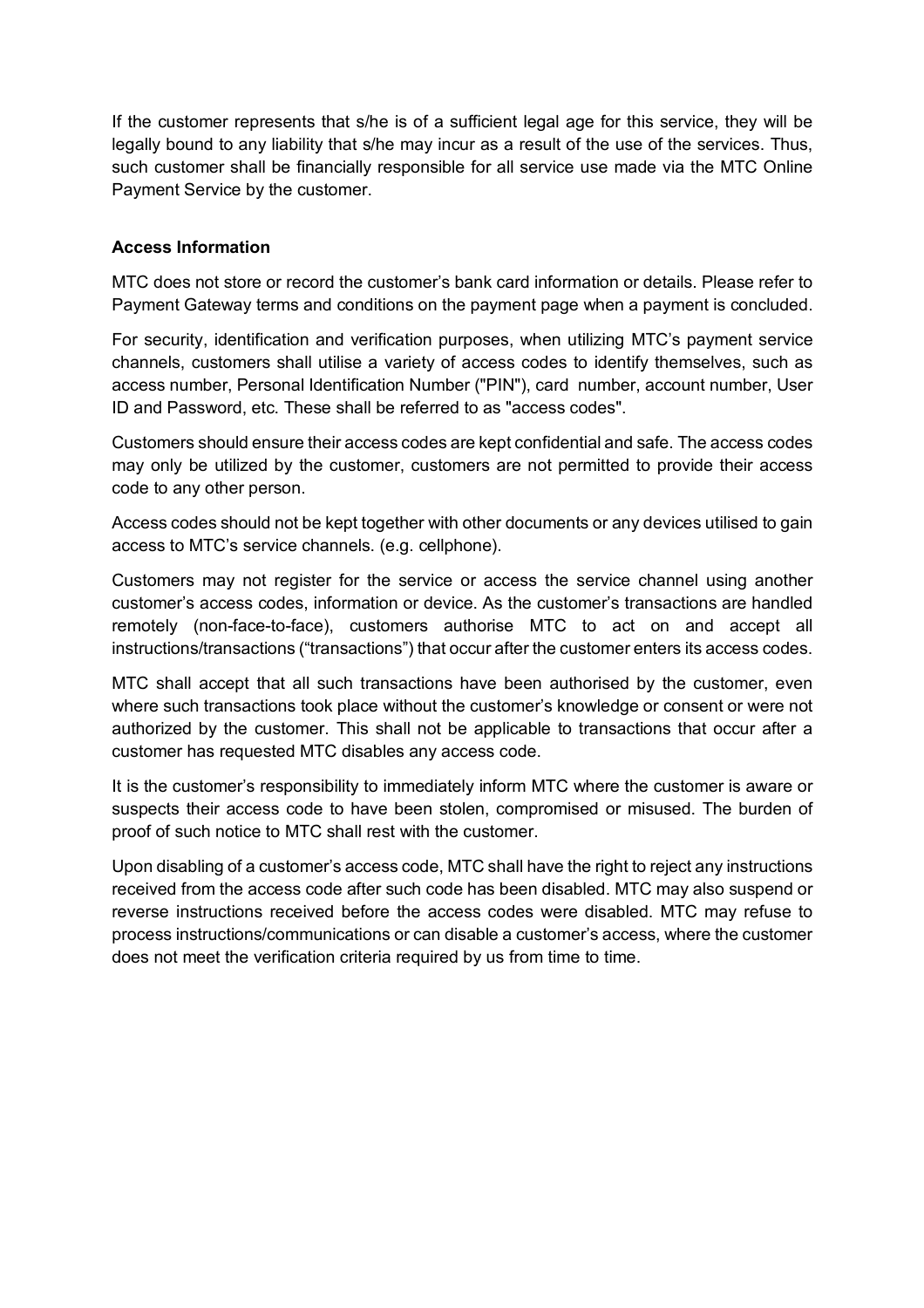## **Transaction Notifications**

As is practice already, MTC notifies the customer of each transaction or purchase made via its Online Payment Services via SMS.

# **Purchase Procedures**

The customer would be required to enter details of the chosen purchase, the form of payment details, and all other details requested by the order form. The customer shall be solely responsible for all and any errors while entering the different requested details, including but not limited to errors in choosing the service details and / or the shipping and billing details and / or services or products that the customer wishes to purchase.

The customer shall be responsible for providing MTC with correct and complete information when transacting.

MTC shall not be responsible to verify or confirm any information, including the identity or bank account details entered or the cellphone number of the recipients of a bundle subscription. It is a customer's responsibility to check that the information provided is correct. MTC shall not be liable for any loss or damage where a customer provides the wrong or incomplete information. MTC will not be liable where the customer fails to complete a transaction or where a customer does not follow instructions.

MTC shall not request confirmation or verification of any transactions submitted by a customer.

Certain transactions cannot be reversed or stopped once confirmed and finally submitted to MTC, including, the purchase of pre-paid products and payment of invoices.

Where the system does not accept any customer's purchase details for whatever reason or cause, MTC shall not be held liable or responsible.

It is a criminal offense to enter false details, including invalid credit card details and/ or details of credit cards that the customer has no right to use. Legal action may be taken against anyone entering false information, including civil suits for damages, which MTC, might incur due to, or regarding, the entering of false information.

MTC is under no obligation to accept the customer's purchase or payment and/ or to give it priority over other purchase/payment including purchases/payments that were made later.

### **Prices and Payments**

The prices listed on MTC Online Payment Platforms are valid for purchases made exclusively through this platform. All are prices specified in Namibian Dollars. All payments in different currencies shall be translated to Namibia Dollars (N\$), as per the selling transfer rate of the Namibia Dollars (N\$), MTC shall debit the customer's credit/ debit card for the purchase only after confirmation of the purchase.

The total amount that the customer is charged is clearly indicated on the payment page.

MTC reserves the right to request that the credit/ debit card that made payment must be presented together with valid identification documents, when the service and or product is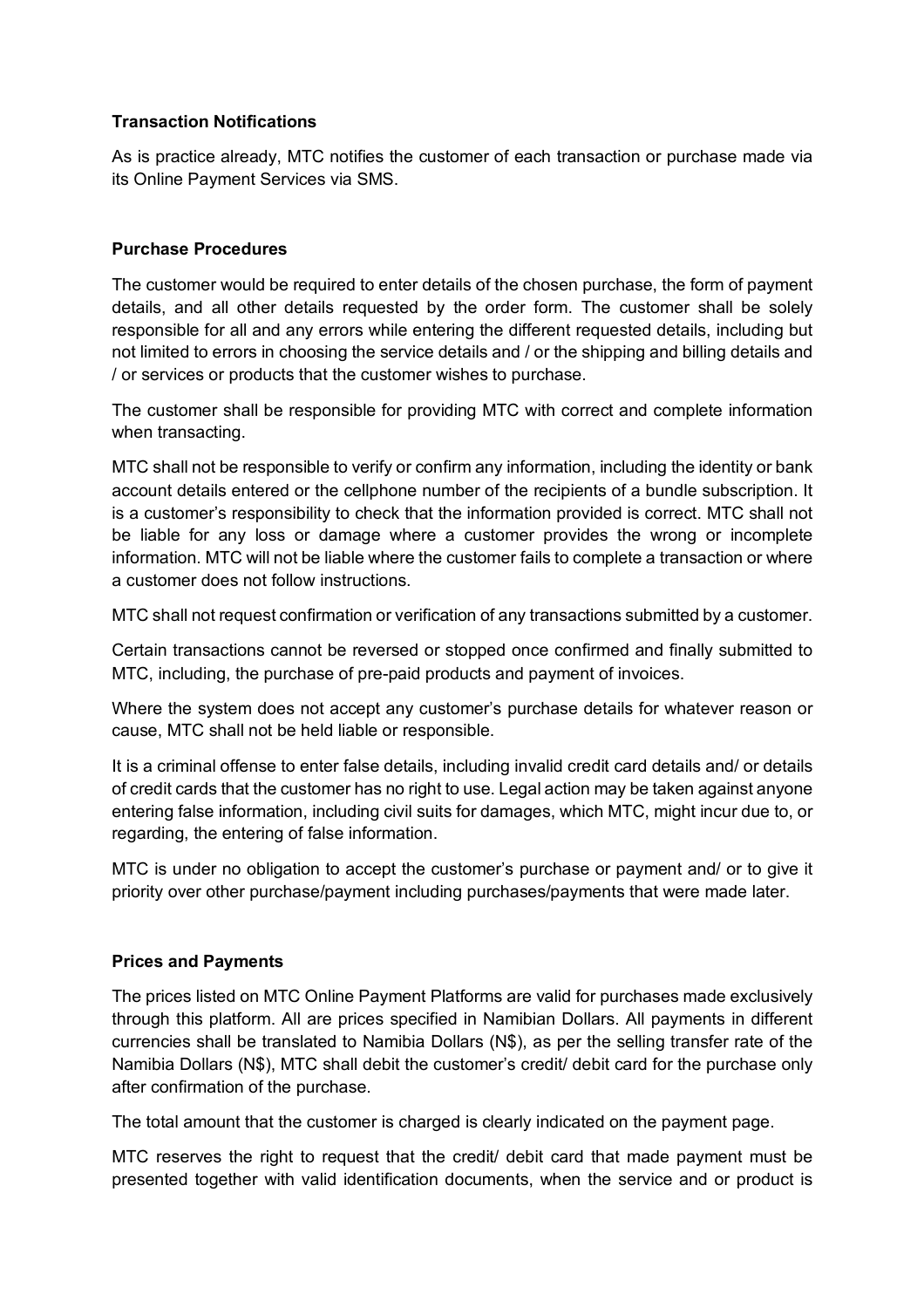consumed and or delivered or picked up. In all cases, if the card holder is not the service and or product consumer, MTC may request additional verification information.

#### **Notice to Customers**

The customer agrees that MTC may obtain its credit/ debit card number from the customer and/or the customer's bank. For the customer's protection, MTC may (but is not obliged to) use the customer's cellphone number for authentication purposes.

#### **No Offer**

Unless clearly stated, all material on the service channel merely constitutes an invitation to do business with MTC. It does not constitute advice or an offer or solicitation to buy or sell, to dispose of, or enter into any investment or transaction.

Purchases, Payments or Subscriptions Will Not Be Processed If Funds Are Not Available

Any purchase, payment or subscription received by MTC, will be subject to the availability of sufficient funds. Where a customer does not have sufficient funds in the customer's bank account we will not honour the transaction.

#### **Fraud**

Customers should ensure that their devices utilised for transacting remains in the customer's possession and is protected with an additional access code, password or pattern lock.

Where customers receive suspicious communications (including emails, SMSs) call MTC on 12000 or 13000 immediately.

#### **Privacy**

MTC shall keep the customer's data confidential and protected to the best of its abilities.

### **Security**

Customers should refrain from disclosing their access codes to any person, including any staff member of MTC or any person claiming to work for or representing MTC in any way.

Customers must (where applicable) log off from the service channel once a transactions has been completed. Customers must use recommended hardware and software. Failure to do so may result in the service channel not being available or not operating properly. Failure to do so may also expose customers to security risk.

#### **Customer's Access to Software and Hardware**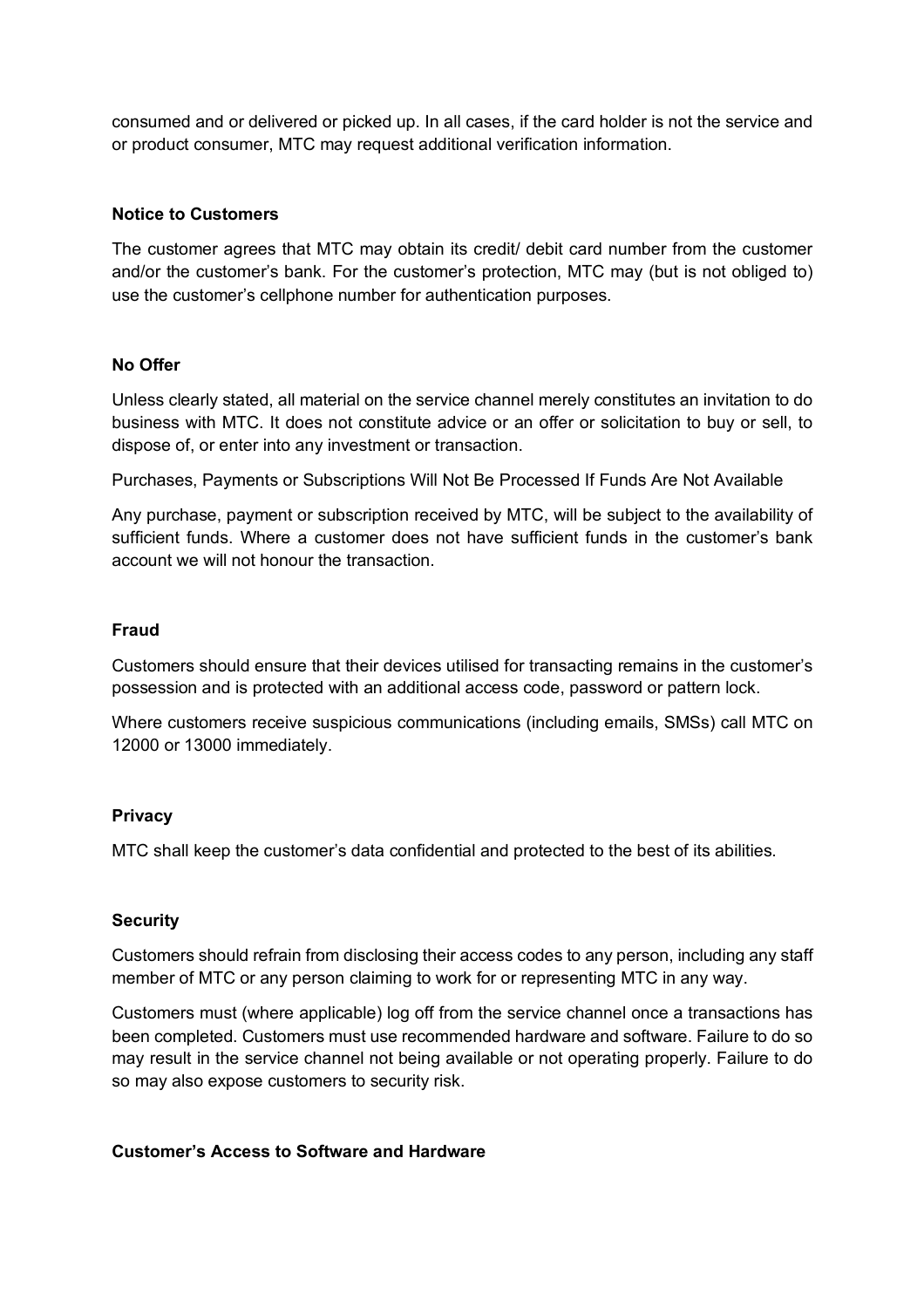It shall be the customer's sole responsibility to ensure that the customer has the necessary hardware, software and access to third-party communication services to make use of the service channels. The customer shall be responsible for paying the costs of obtaining the necessary hardware, software or third party communication services.

MTC shall have no control over the equipment, software or service providers. It is MTC's responsibility to ensure that the customer has the necessary antivirus or anti- malware software on the customer's device. MTC shall not be responsible for any error or delay that may arise as a result and are also not responsible where the customer is unable to access the service channels because of its equipment, software or services.

### **Availability of service channels**

The service channels may not be available from time to time due to routine maintenance or emergency repairs or because of the unavailability of electricity, any telecommunication system or networks. In this case please feel free to use MTC's other available service channels.

#### **Limitation of Liability**

By utilizing the MTC Online Payment Service, the customers are bound and subjected to all the Terms and Conditions of MTC. MTC shall be indemnified against any technical errors beyond its reasonable control.

If due to any act or omission, the platform does not function as intended, including problems with infection of computer viruses, tampering, bugs, fraud, unauthorized intervention, technical failures and/or any causes beyond the control of MTC, which affect or corrupt the process, administration, security, integrity, fairness or proper conduct of this platform, MTC reserves the right to disqualify any person who tampers with the platform, take any action that may be available and to cancel, modify, suspend or terminate the website or mobile app, subject to any regulations.

MTC reserves the right to amend, cancel, suspend or terminate the terms of this service at its own discretion. The participants agree to indemnify and hold MTC harmless and its employees, board of directors, agents, suppliers, from and against any and all claims, liability, loss, expenses, suits, judgments, demands and costs (including all reasonable legal fees and expenses) arising out of (i) the acts or omissions of use of the online shopping platform or (ii) any accident, injury, or death to persons or loss of or damage to property, or fines and penalties, in whole or in part, excerpt to the extent that such damage is due solely and directly to the negligence of MTC.

MTC shall not be held responsible for any technical and/ or other problems that may prevent the customer from purchasing/payment any Products and/ or Services on the MTC Online Payment Platform.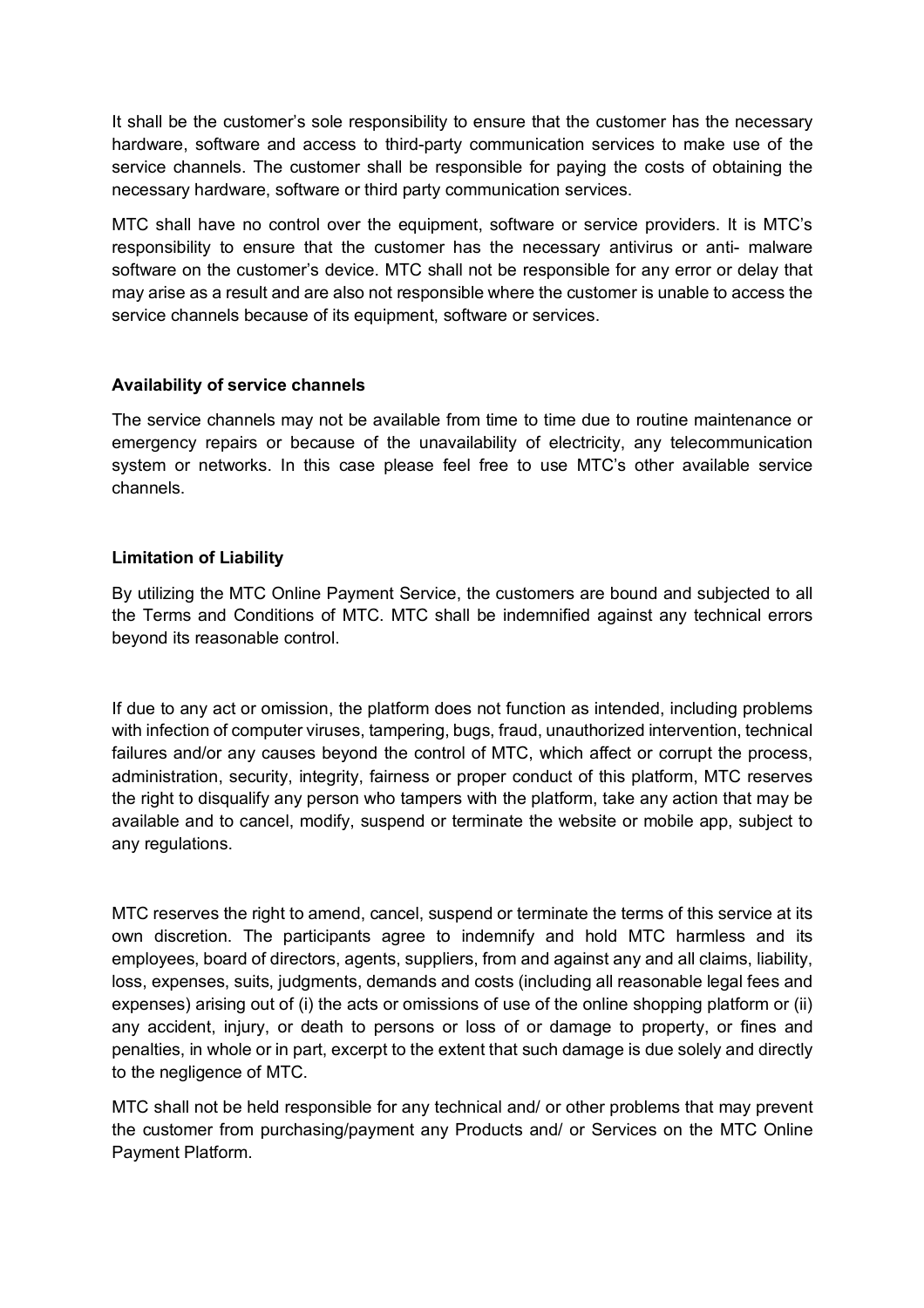## **Delivery and Dispatch Policy**

MTC's normal delivery and dispatch policies and procedures are followed. Over-the-air deliveries will take place once the transaction is complete and has been paid for and will be confirmed with an SMS.

### **Cancellations**

All the services that are presented via the MTC online Services platform are over-the-air transactions and are delivered to the customer's device instantly as soon as the payment transaction has been completed.

A transaction which has been completed cannot be cancelled and the customer is encouraged to please ensure that they are certain before completing the transaction.

## **Entire Agreement, Additional Terms and Severability**

These Terms and Conditions, together with those incorporated herein or referred to herein, constitute the entire Agreement between MTC and the customer, relating to the subject matter hereof, and supersedes any prior understandings and / or agreements (whether oral and / or written) regarding the subject matter, and may not be amended and / or modified except in writing or by making such amendments or modifications available on the MTC Online Payment Platforms.

Additional terms and conditions may apply to online purchases and payments of MTC services and products, and the customer agrees to abide by such other terms and conditions.

The Terms and Conditions shall be deemed severable. If any provision shall be determined to be unenforceable and / or invalid, such provision shall nonetheless be enforced to the fullest extent permitted by the applicable law, and such determination shall not affect the validity and enforceability of any other remaining provisions.

# **Copy Right**

This website and mobile app and all content contained within it is protected by copyright and no portion of it may be used without express written permission from Mobile Telecommunications Limited.

## **Jurisdiction and Choice of Law**